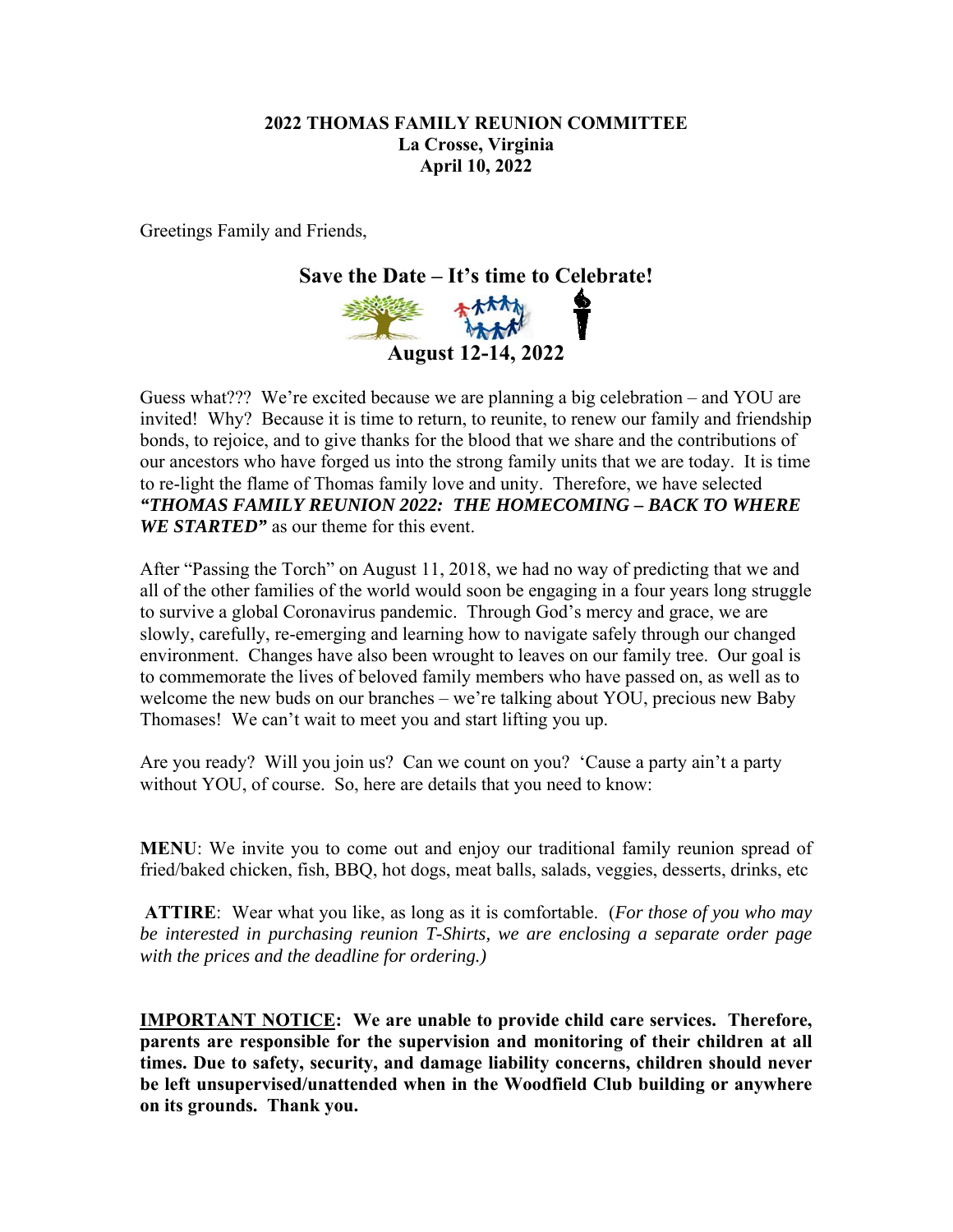**DUES / FEES** will be used to pay for mailings, Family Reunion Booklets, Woodfield Club rental, food and beverages for two (2) days, ABC License, decorations, and other miscellaneous expenses.

> \$40.00 per Adult – 18 years & older  $$10,00$  per Teen – 17 to 13 years old Free – Children 12 years & younger

*Deadline #1 - May 30, 2022 / Deadline #2 – June 30, 2022\** 

*\*Payments received by June 30, 2022 will earn each family member an automatic entry in raffles!* 

All payments should be sent or handed to:

*Mrs. Audrey Macklin, Treasurer 4721 Roxbury Road Charles City, VA 23030 Phone: (804) 586-4976* 

 **\*\****Note: Please know that everyone is always welcome to attend and we understand that each family's financial situation is unique. If you have questions, need special payment arrangements, or other considerations, please call:* 

*Audrey Macklin, Treasurer (804) 586-4976, or Darren Thompson, Co-Treasurer (804) 922-3868.* 

#### **FAMILY NEWS & EVENTS – WE NEED YOUR HELP:**

Please do us a HUGE favor and submit **Family Information Updates** to be posted on our reunion website, www.virginiareunion.org and in our bi-annual Family Reunion Booklet. Examples include: engagements, marriages, births, deaths, graduations, military service, retirements, relocations, job changes, promotions, etc. We really enjoy reading about all the **GOOD NEWS** that's going on in the different family branches. Also, it is very important to check your address and phone listings in the old 2018 Family Reunion Booklet. We need accurate information to insure that we can contact you regarding various family events. If your info needs changes (corrections, additions, deletions, etc.), **please submit them by July 1, 2022 for publication in the Family Reunion Booklet and on the website prior to the reunion.** Send your updates to:

*Sandra Rivers, Chairperson (757)62-2106 text or (757) 857-7255***.**  *Thethomasfamilyreunion1472@gmail.com,*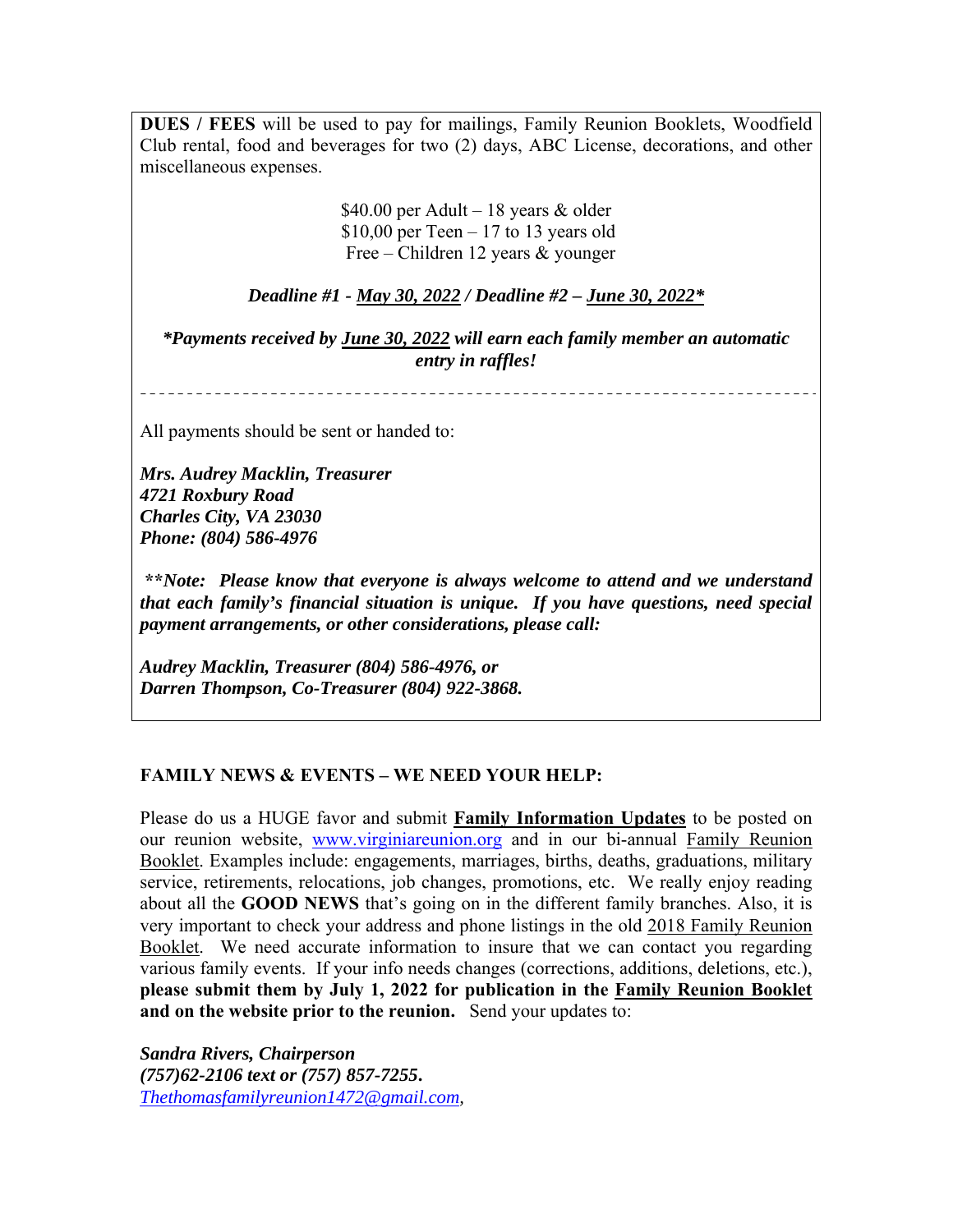#### **PLANNED ACTIVITIES:**

Our reunion will take place during the weekend of August 12-14, 2022. Please start planning right now to join us for this year's HOMECOMING celebration.

#### **Day One - Friday, August 12, 2022; Hospitality "Meet N Greet" Activities**

 Time: 5:00 p.m. – 11:00 p.m**. – Hanging with the Family**  Where: Hampton Inn Hotel - Meeting Room What: Light refreshments, fun, fellowship, relaxation, games, & laughter.

### **Day Two - Saturday, August 13, 2022:**

#### **"2022 Thomas Family Reunion: The Homecoming - Back to Where We Started"**

 Time: 3:00 p.m. Where: The Woodfield Club, 509 Daniel Street, South Hill, VA 23970

#### **Day Three - Sunday, August 14, 2022 – "Family & Friends Day Church Service"**

 Where: Pleasant Hill RZUA Church, La Crosse, Virginia Time: TBA Speaker: TBA

#### **Sunday Afternoon, August 14, 2022 – "On Your Own":**

Rest, Relaxation, Hanging Out, Farewells. (\*No *Committee Activities are planned\*)***.** 

*If possible, please try to attend church, as a family. Dinner will be served.* 

#### **AREA HOTELS in South Hill, VA**:

*PLEASE CALL AND MAKE YOUR RESERVATIONS EARLY!!!* You might get cheaper rates by calling the local hotel, or through travel websites like Priceline, Orbitz, Expedia, Travelocity, Trivago, etc. You may also qualify for special, individual discounts (examples: AAA, Senior, Military, Government, etc.) Prices generally go up during the peak summer season, so DO NOT DELAY. Check in at most hotels is 3:00 p.m. If you need an earlier check-in time or later check-out time, try to work that out when you call.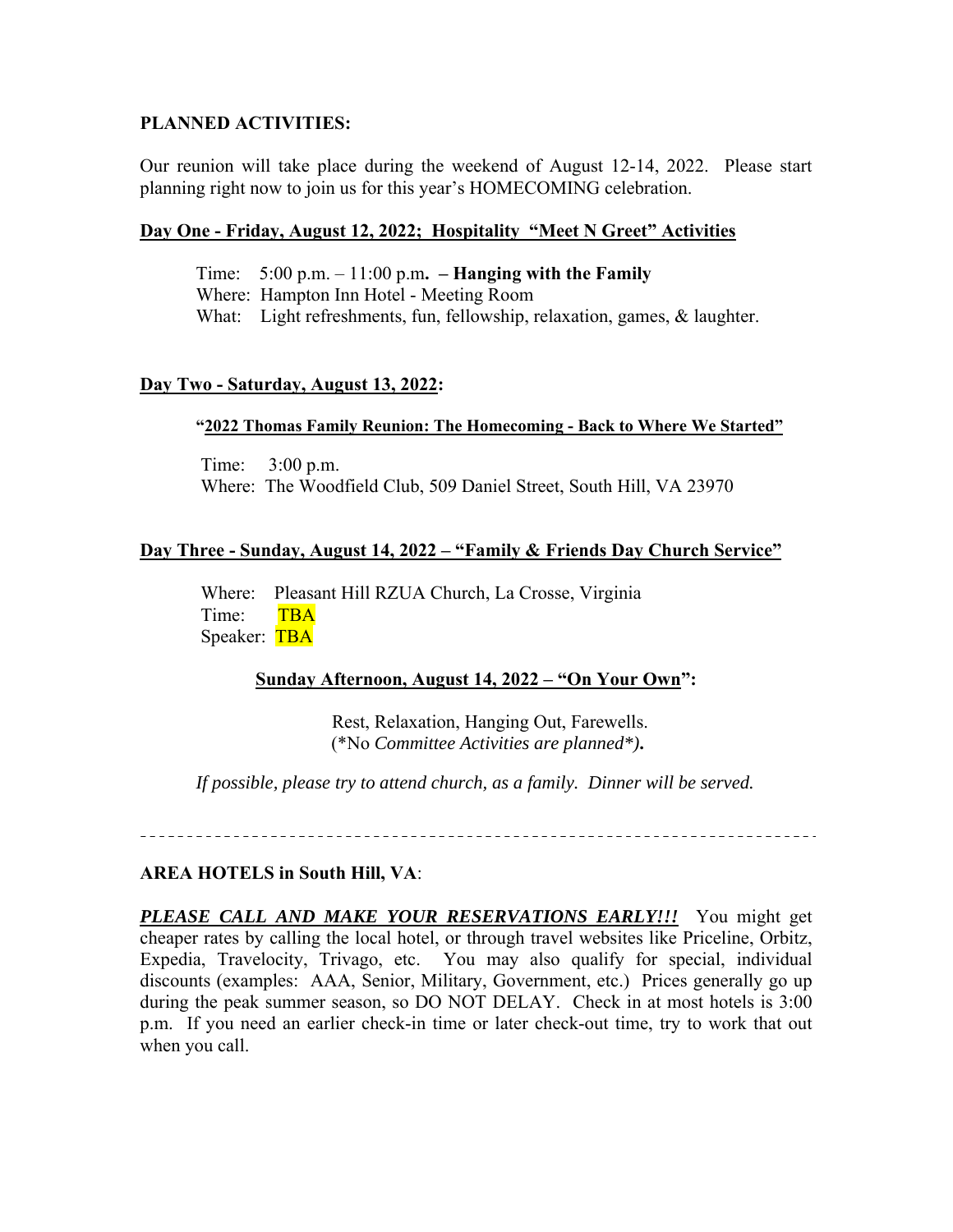## **NOTE 1- HAMPTON INN (434) 447-4600 is the Host Hotel:**

We have blocked rooms in order to receive a discounted rate. Please join us and ask for the special Thomas Family Reunion group rate of **\$129.00 plus tax per night**. The rooms are blocked under **The Thomas Family Reunion/ Sandra Rivers (August 12-14, 2022 / Fri-Sat night.**) These special rates will only be available until **July 22, 2022, so if**  interested, please call early and reserve before that cutoff date.*If you need special accommodations, please request when you book your reservation.* 

# **NOTE 2- OTHER HOTELS ;**

**Best Western Plus: (434) 955-2777 Comfort Inn**: **(434) 447-2200 Fairfield Inn & Suites Marriott: (434) 447-6800 Holiday Inn Express: (434) 447-2055 Microtel Inn & Suites (434) 447-3461** 

**Reserve rooms early. Ask whether you qualify for special discount rates.** 

## **THE FOOD - Served 3:00 p.m.-4:30 p.m.**

The menu will be: Fish, Chicken, Hot Dogs, Meatballs, BBQ Pork, Green Beans, Baked Beans, Cabbage, Potato Salad, Tossed or Layered Salad, Pasta Salad, Corn Pudding, Desserts and Beverages. (As you know, we are an extremely large family, so any additional cooked food items family and friends wish to donate are always welcomed and appreciated). WE WILL EAT PROMPTLY FROM 3:00-4:30. WE WILL SHUT DOWN ALL COOKING STATIONS AT 4:45 sharp!!!!!! THANK YOU FOR ARRIVING ON TIME to help keep the schedule on track.

#### **PROGRAM & OTHER ACTIVITIES:**

#### **IMPORTANT REMINDER:**

**We are not able to provide child care services. Therefore, parents are responsible for the supervision and monitoring of their children at all times. Due to safety, security, and damage liability concerns, children should never be left unsupervised/unattended when in the Woodfield Club building or on the grounds.**